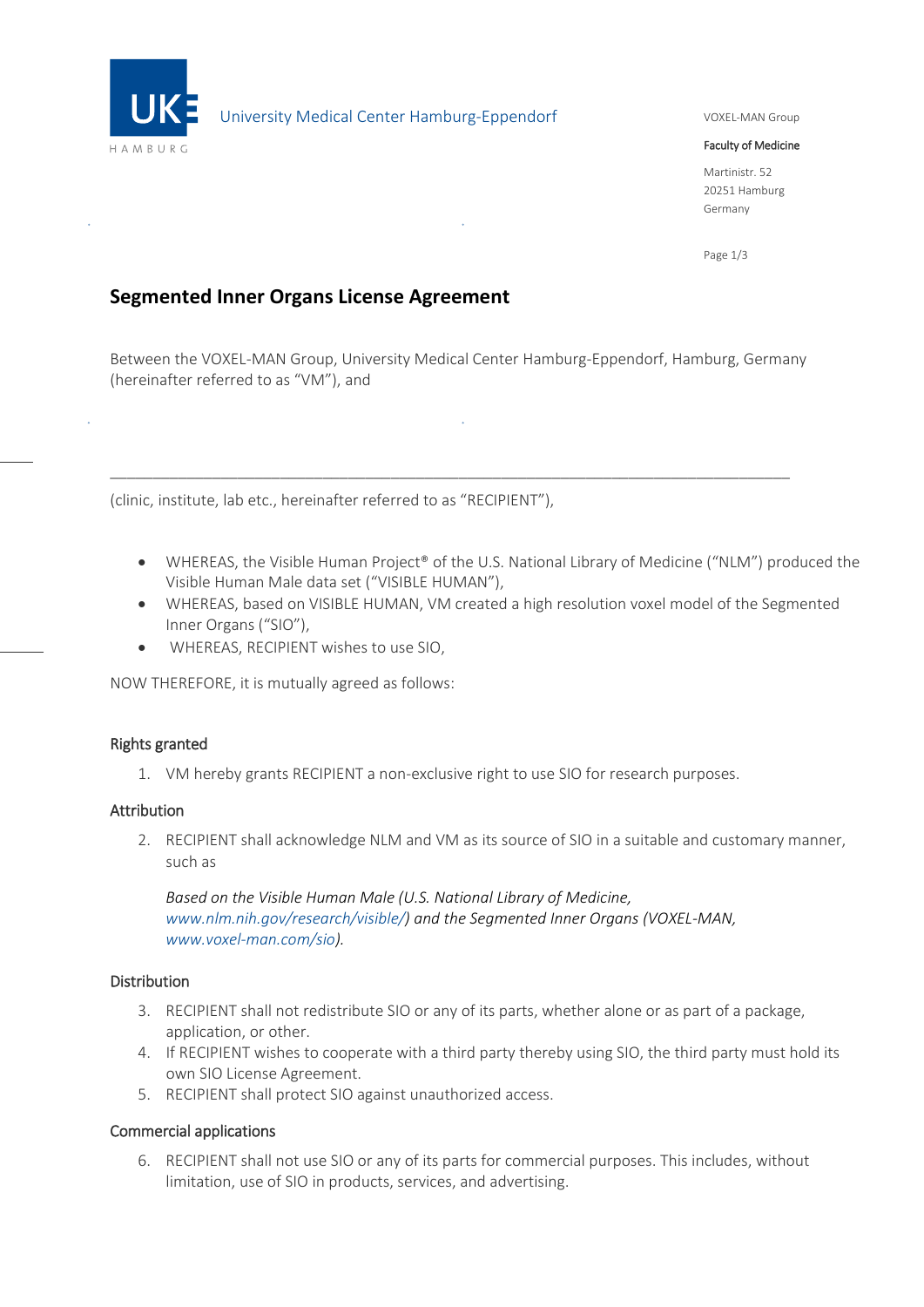

#### License fee

- 7. RECIPIENT shall pay a license fee of 4,800.00 (four thousand eight hundred) EUR to VM.
- 8. The license fee is waived if RECIPIENT is, or is part of, a university, teaching hospital, academy, research institute, or other non-profit research organization.

## Disclaimer

- 9. SIO are provided "as is".
- 10. VM makes no warranties of any kind concerning SIO, whether expressed, implied, or other. This includes, without limitation, warranties of accuracy, completeness, availability, or fitness for a particular purpose.
- 11. Use of SIO by RECIPIENT is at its sole risk.

## Terms and termination

- 12. If any provision of this License Agreement is or becomes invalid, the remaining provisions shall remain valid. The invalid provision shall be replaced by a provision that corresponds to the purpose of the invalid provision to the extent legally possible.
- 13. If RECIPIENT fails to comply with this License Agreement, rights granted to RECIPIENT under this License Agreement shall automatically terminate.
- 14. This License Agreement is subject to German law. The exclusive place of jurisdiction shall be Hamburg, Germany.

IN WITNESS WHEREOF, the parties have executed this Agreement at the date set forth below.

| For RECIPIENT | For VM    |
|---------------|-----------|
| Name          | Name      |
| Job Title     | Job Title |
| Signature     | Signature |
| Date          | Date      |